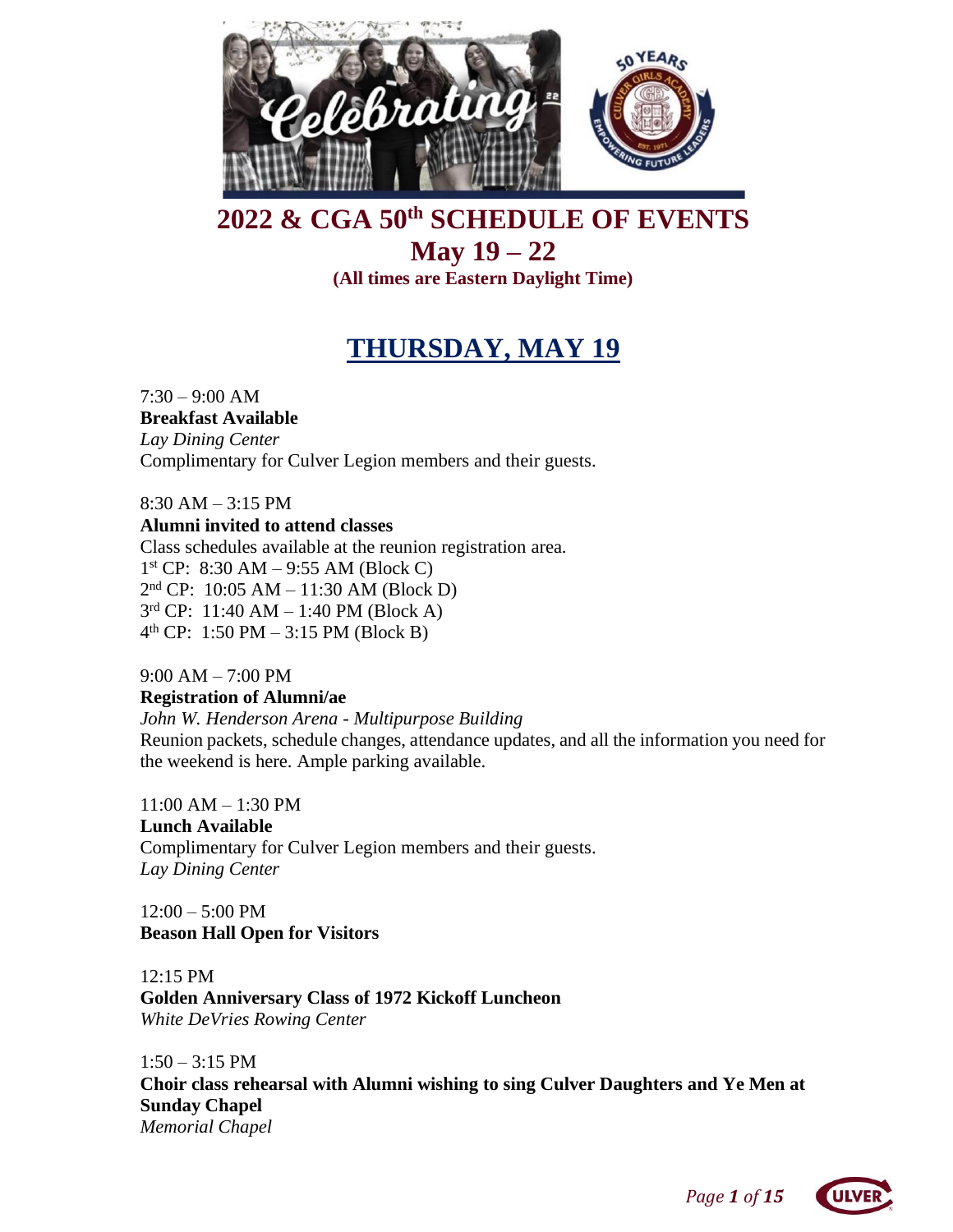### 2:00 PM

# **Campus Tour - Hosted by members of the Student Ambassador Organization**

*Sally Port, Admissions entry area*

Join student ambassador organization members for this interesting tour, "A Day in the Life." What's changed and what's the same? Participants should be prepared for walking.

### $3:00 - 5:00$  PM

### **Class of 1972 Activity Offerings**

**Golf**, *R. Stuart Dickson '47 Culver Academies Golf Course* Open Play **Rowing**, *White-DeVries Rowing Center*

**Riding**, *Vaughn Equestrian Center*

NOTE: This is for **experienced riders**: *former Troopers or Equestriennes.* Certain restrictions apply. Check with Horsemanship staff. Trail ride will include the Hippodrome, Woodcraft Council Fire, and the Bird Sanctuary. Helmets are provided and are required when mounted. Boots are preferred, or footwear with a heel, and are not supplied by the school. This is for your own safety and comfort. Please, no sandals, open toe shoes, or shorts.



 $3:00 - 5:00$  PM

**Crisp Visual Arts Center Open for Visitors** *Crisp Visual Arts Center*

 $4:15 - 6:00 \text{ PM}$ **Recreation period for students** *Please see the Athletics page for locations and details.*

 $5:00 - 7:15$  PM **Dinner Available** Complimentary for Culver Legion members and their guests. *Lay Dining Center*

6:40 PM **Retreat Ceremony** *Dietler Plaza, Flagpoles on the Oval*

7:00 PM **Class of 1977 Welcome Back Gathering** *\*arranged by Class Leadership The Lakehouse Grille 620 E Lake Shore Dr*

7:00 PM **Hindu Service** *Sally Port, Admissions Lounge*  Service Leader: Reverend Dr. Sam Boys

7:30 PM **Post-retreat Reception and Dinner for Old Guard Classes of 1942 - 1967 hosted by the Directors of The Legion** *Legion Memorial Building*

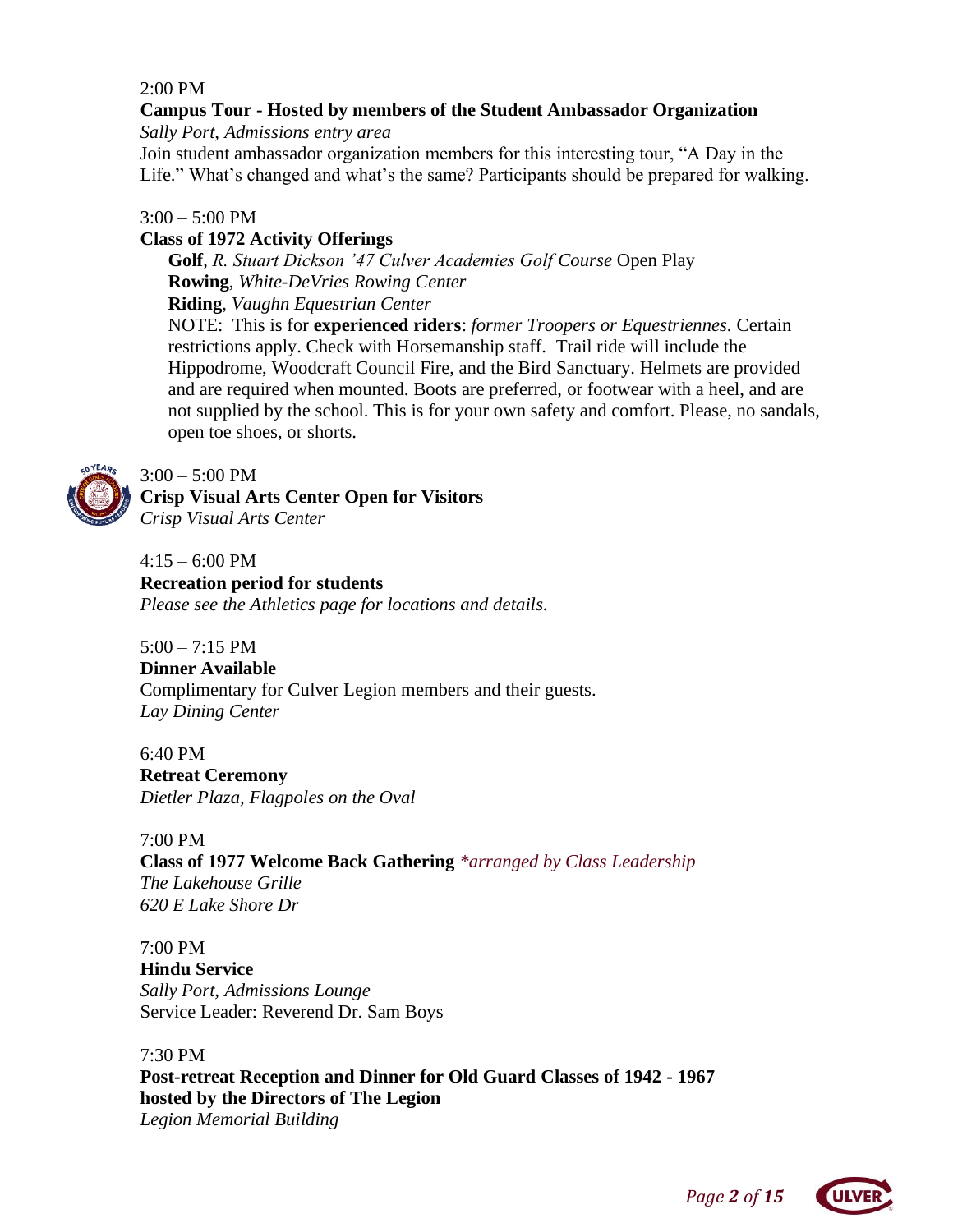7:30 PM **Class of 1962 Reception and Dinner** *Hosted at Janet and Craig Duchossois' cottage* Attire: Casual

7:30 PM **Golden Anniversary Class of 1972 Kickoff Reception and Dinner** *Brian L. Reichart* '68 *Shack* Attire: Casual

7:30 PM **Silver Anniversary Class of 1997 Kickoff Reception and Dinner** *Schrage Leadership Center* Attire: Casual

# **FRIDAY, MAY 20**

 $7:30 - 9:00$  AM

**Breakfast available** Complimentary for Culver Legion members and their guests. *Lay Dining Center*

 $8:00 - 9:15$  AM **Class of 1972 Breakfast**  *Café Max, 113 S. Main St, (574) 842-2511* Attire: Casual. On-street parking available

9:00 AM *–* 8:00 PM **Registration of Alumni/ae** *John W. Henderson Arena - Multipurpose Building* Reunion packets, schedule changes, attendance updates, and all the information you need for the weekend is here. Ample parking available.

 $9:00$  AM  $-12:00$  PM **CGA and CMA Honors Exhibitions and Performances**

*4 Locations:* **Huffington Library** – Honors in Science; Mathematics; Humanities; Leadership; Wellness; and Equine Science  *Pigott Center – Honors in Computer Science; and Entrepreneurial Studies Gignilliat Hall – Honors in French; Spanish; and Latin Crisp Visual Arts Center – Honors in Visual Arts; Creative Writing, Dance; Theater; and Music* Over 80 CGA & CMA honors students will share their work representing the highest level

of academic achievement in 16 different areas of study. Having completed a rigorous sequence of requirements and produced a body of work judged meritorious by a select faculty committee, each of these students has earned Honors in one (or more) of twenty program areas. One of the most important academic events of the year, and certainly the most comprehensive display of student work; you won't want to miss it!



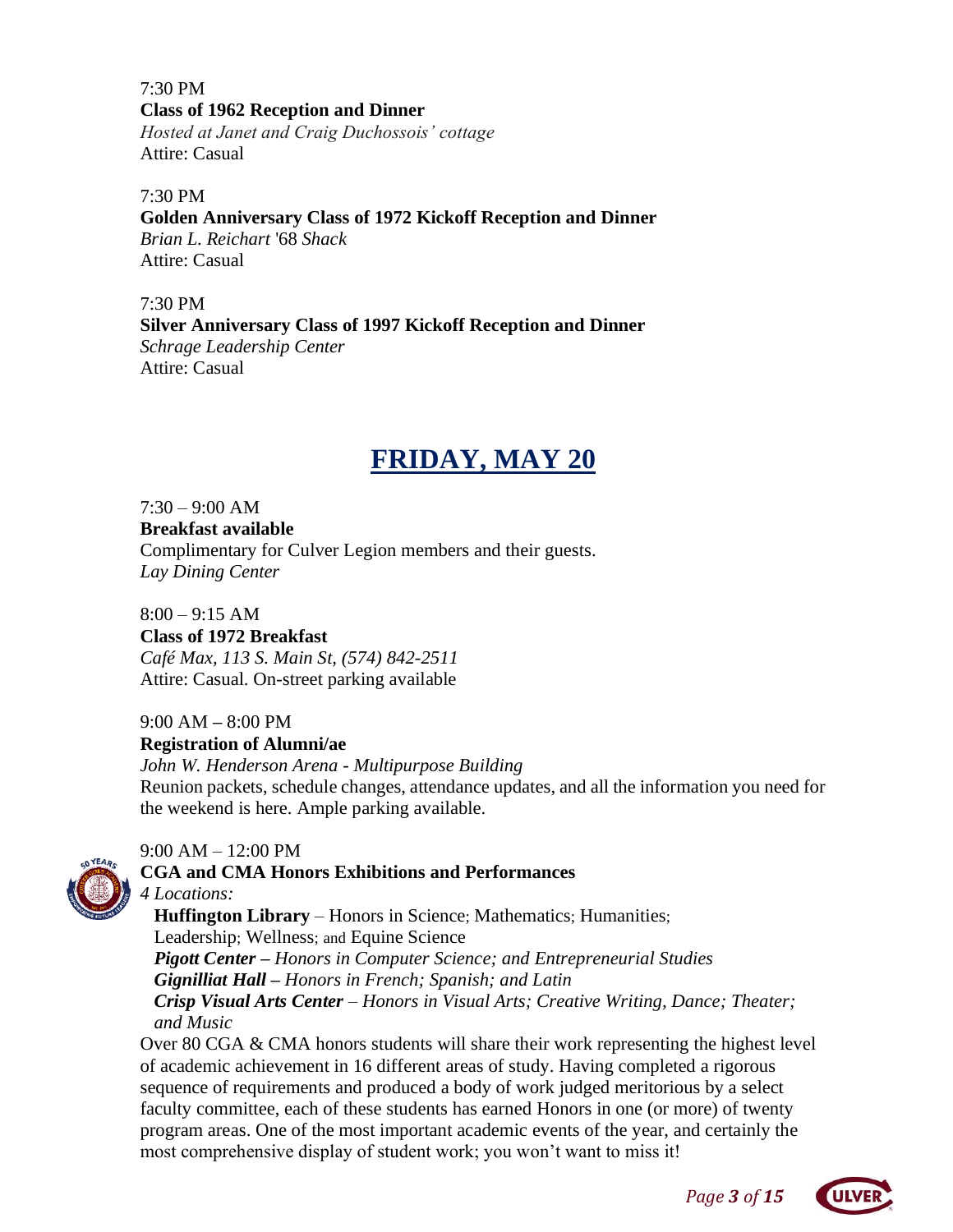10:00 AM **Class of 1972 Meeting**  *Eppley Auditorium* Attire: Casual

#### 10:00 AM – 4:00 PM

**Balfour-Culver Rings**

*Multipurpose Building*

A representative from Balfour will be available to take ring orders for Alumni or clean your Culver ring.

11:30 AM

### **Class of 1962 Ladies Lunch with Women in STEM students**

*\*arranged by Class of '62 Leadership The Lakehouse Grille 620 E Lake Shore Dr*

#### 11:45 AM

### **Reunion 2022 Kickoff Luncheon**

Honoring the Golden Anniversary Class of 1972 and Old Guard Association Classes of 1967, 1962, 1957, 1952, 1947, 1942, 1937 *Steinbrenner Recreation Center*

### 11:45 AM

## **Class of 1997 No Host Lunch Gathering** *\*arranged by Class Leadership The Lakehouse Grille*

*620 E Lake Shore Dr*

#### 1:30 PM

### **Culver: Young Leaders in the Making**

*Eppley Auditorium*

This event is co-sponsored by the student Aides to the Administration and The Culver Legion. In addition to allowing alumni to experience a regularly-scheduled All School Community Meeting, attendees also received a school update from Head of Schools, Dr. Doug Bird '90. CEF Board Chair, Miles White '73, honors the 2022 Graduate of the Year, Jane Doehrman Eberly '73. All returning alumni and guests are encouraged and welcome to join the school community for this highlight of the reunion weekend.

#### 2:30 PM

### **First Call for the Graduation Arch and Iron Gate Ceremony**

*Classes form in front of Dicke Hall of Mathematics*

Members of the Class of 1972, and members of the Class of 1967, 1962, 1957, 1952, 1947, and 1942 who have not participated in this ceremony at previous reunions, are invited to participate.

Attire: Dress A/Class Uniform

All members of the community are invited to see this special occasion as the Class of 1972 and Old Guard Classes re-enact this milestone event. In case of rain, the classes should assemble in the lobby of Eppley Auditorium by 2:30 PM.

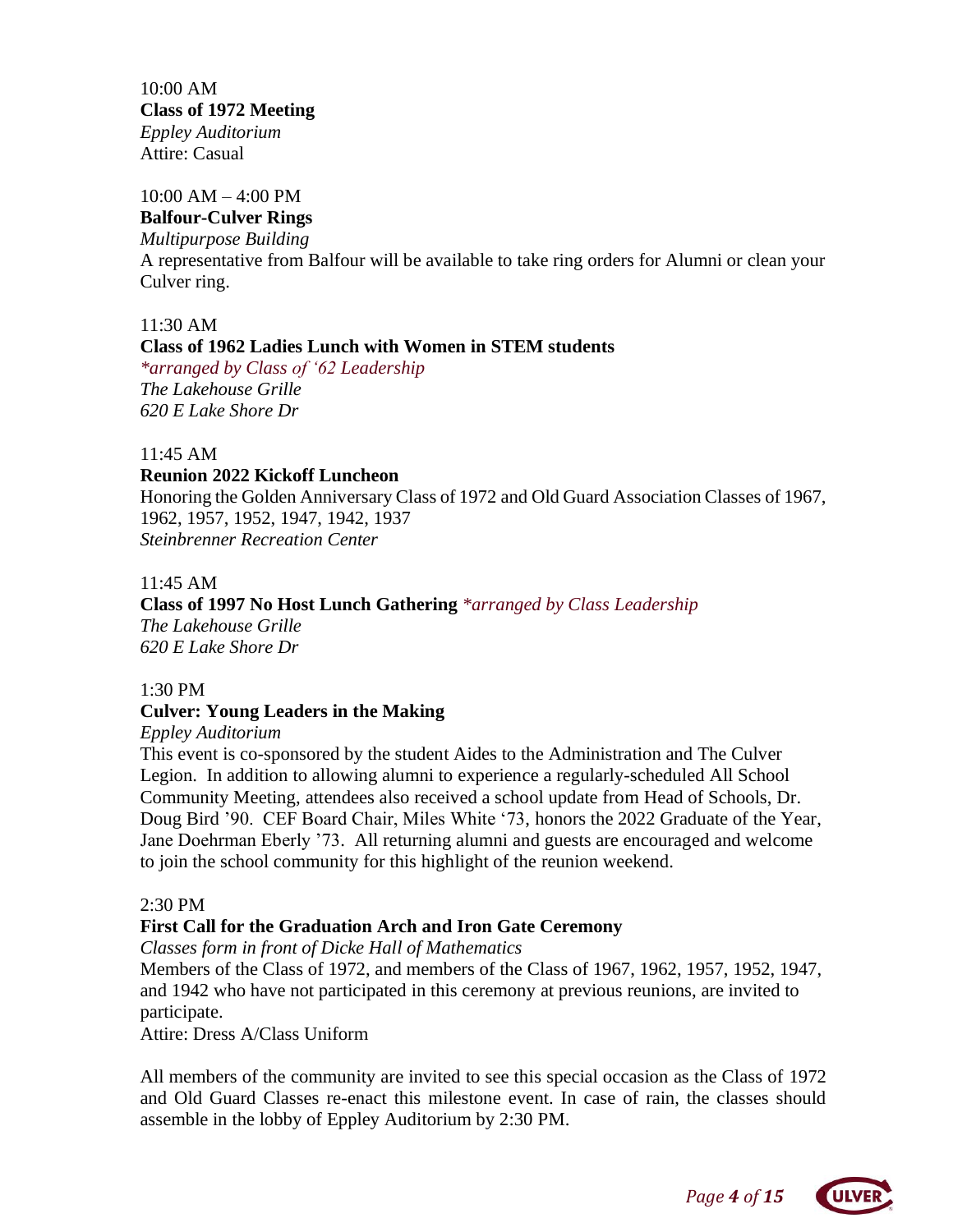#### 2:45 PM

**Graduation Arch and Iron Gate Ceremony for the Class of 1972 and the Old Guard classes (1942-1967)**

*Eppley Auditorium Lawn/Batten Quadrangle Rain Site: Eppley Auditorium*



 $3:00 - 5:00$  PM **Crisp Visual Arts Center Open for Visitors** *Crisp Visual Arts Center*

### 3:30 – 5:00 PM UPDATED TIME

**Ultimate Frisbee** *\*arranged by Class Leadership Meet by Senior Ring* Open to all who are interested in joining the Class of 1987.

### $3:30 - 5:00$  PM



### **Book Signing - Culver Daughters: Celebrating 50 Years of Culver Girls Academy** *Lay Student Center, ground floor*

Join editor (and Culver's Museum-Archives Manager) **Jeff Kenney** and fellow authors **Ginny Bess Munroe '86**, and **Joan Bess**, a member of the faculty from 1982-2008, in celebration of the publication of this new book exploring, in word and imagery, the founding and history of one of the most significant and impactful educational programs for young women in the world. Rich with historical photos and first-hand memories from generations of alumnae, faculty, and staff, *Culver Daughters* is a treasure trove of information and imagery in a lavish, hardcover "must have" for any Culver aficionado.

### 3:30 PM – 5:00 PM

### **CMA Varsity Football** RECENTLY ADDED

*Wilk Weight Room, Steinbrenner Recreation Center*

All CMA Football alumni are invited to join Coach Andy Dorrel and current members of the Culver football team for a meet-and-greet.

### 4:00 PM

# **Campus Tour - Hosted by members of the Student Ambassador Organization**

*Sally Port, Admissions entry area*

Join student ambassador organization members for this interesting tour, "A Day in the Life." What's changed and what's the same? Participants should be prepared for walking.

### $4:00 - 5:30$  PM

### **Trail Rides Offered**

### *Meet in Vaughn Equestrian Center Lounge*

NOTE: This is for **experienced riders:** *former Troopers or Equestriennes*. Certain restrictions apply. Check with Horsemanship staff. Trail ride will include the Hippodrome, Woodcraft Council Fire, and the Bird Sanctuary. Helmets are provided and are required when mounted. Boots are preferred, or footwear with a heel, and are not supplied by the school. This is for your own safety and comfort. Please, no sandals, open toe shoes, or shorts.



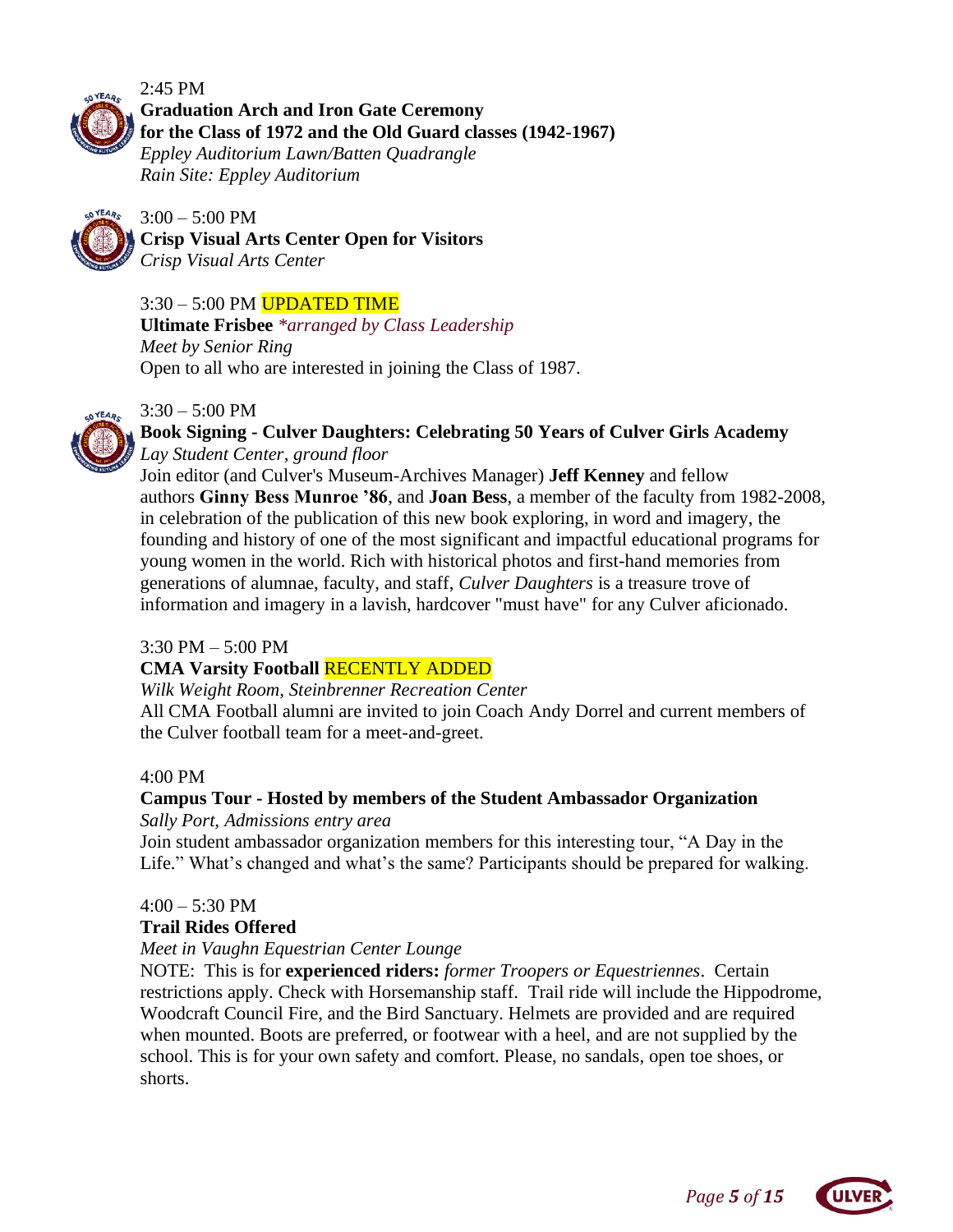### $4:00 - 7:00 \text{ PM}$ **Beason Hall Open for Visitors**



### 4:00 – 5:00 PM

### **Women In Sports @ Culver Academies**

*Steinbrenner Recreation Center, Main Gymnasium Courts*

As we celebrate 50 years of the Culver Girls Academy, please join us to view a slide deck that will take you from Culver's first female athletic offering to where we're at today, stopping to highlight significant achievements along the way. Speak with coaches and members of our athletic administration as we honor the past, appreciate the progress that's been made over the past 50 years, and discuss our goals for the future of female athletes at Culver Academies.

|  | Current Athletic Offerings (CGA): |  |
|--|-----------------------------------|--|
|  |                                   |  |

Horsemanship (Polo) Soccer

Basketball Horsemanship (Jumping) Softball Cheer Horsemanship (Western) Swim & Dive Cross Country Horsemanship (Rough Riding) Tennis Fencing Lacrosse Lacrosse Track & Field Golf **Rowing Volleyball** Hockey Sailing Wrestling

### $4:15 - 6:00 \text{ PM}$

### **Recreation Period for Students**

Athletic team practices and games on designated fields.

### $4:15 - 5:15$  PM

### **CMA Varsity Basketball** RECENTLY ADDED

### *Fleet Gymnasium*

Join members of the CMA Basketball team, along with Head Coach, Mark Galloway, and members of his coaching staff for a Meet and Greet.

4:15 PM

**Class of 1972 Photo**

*Memorial Chapel, front steps Rain Site: Fleet Gym*

4:45 PM **Class of 1972 Memorial Service** *Memorial Chapel*



### 5:00 PM

### **Dancevision Showcase**

*Dance Studio, Steinbrenner Performing Arts Center, Second Floor*

**Note: Guests should enter through the northwest door.**

Please join Dancevision in celebrating CGA's 50<sup>th</sup> Anniversary by observing three pieces (choreographed by past and present Dancevision members) in an informal studio setting. Pieces include, "Point of View" by Merrill Parker CGA '22, "Next Level" by Dana Hill Crigler CGA '93, and "The Lark Ascending" by Dancevision creator Cathy Mitzell Duke '70.

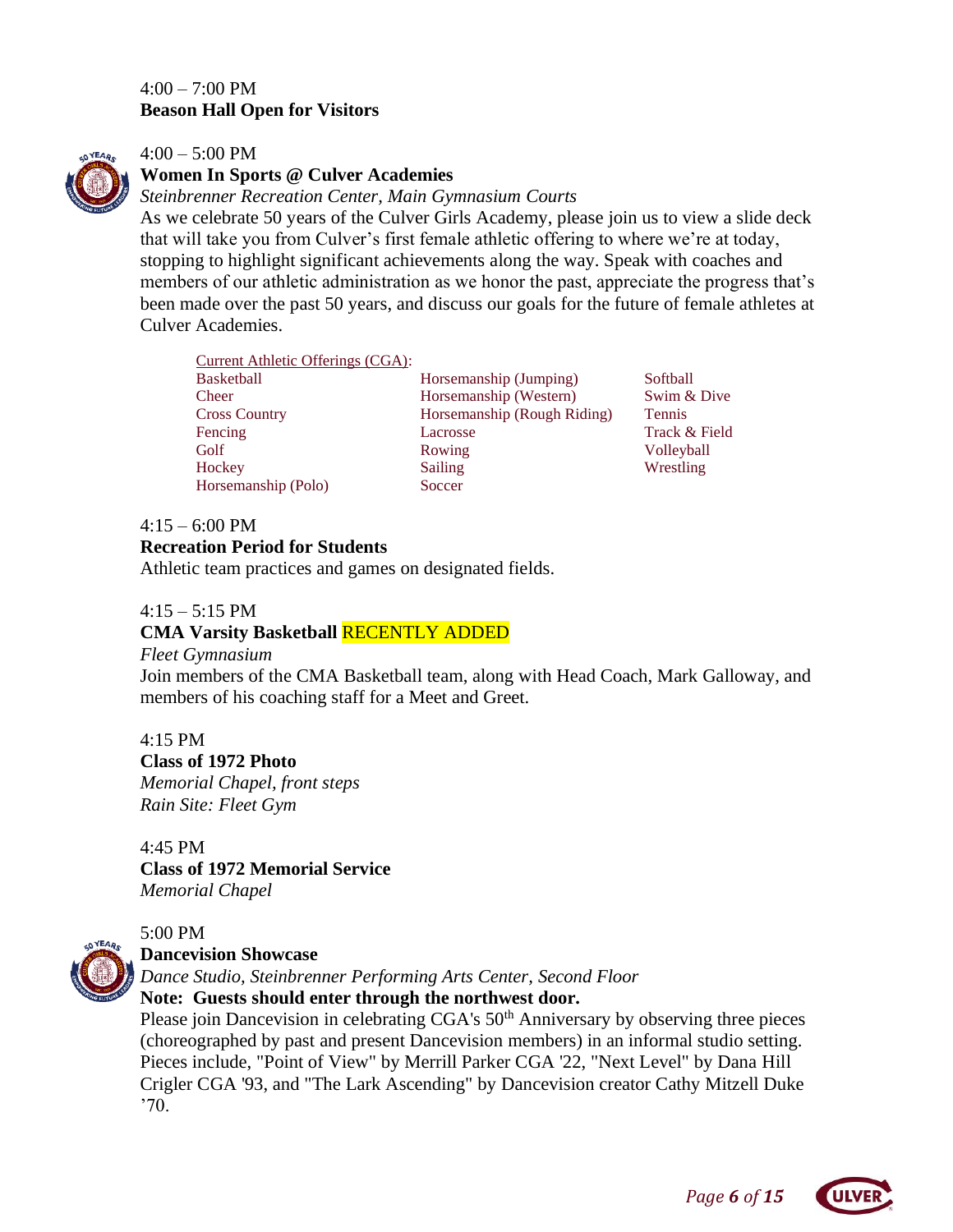### $5:00 - 6:00$  PM **Open Ice Time** RECENTLY ADDED

*John W. Henderson Ice Arena, Al Clark Rink*

All CGA and CMA hockey alumni/ae are invited to lace 'em up for open skating time and/or a pickup game. Helmets are required. Locker room facilities will be available. 6:00 PM



## **CGA Kickoff Celebration**

*Eppley Auditorium*

CGA Dean, Lynn Rasch '76 and Cheryl Wilkins Bird '90, host this kickoff celebration for alumnae, current students, faculty, staff, and friends. *\*Group photo to commemorate celebration will be taken outside following the kickoff*

### 6:30 PM

### **CMA Drill Team Exhibition**

*Dietler Plaza, Flagpoles on the Oval*



#### 6:55 PM **CGA Commemorative Photograph**

*Eppley Auditorium, Outside Patio*  Current CGA students and Alumnae

7:00 PM **Islamic Studies**  *Main Guard, Conference Room* Service Leader: Mr. Nur Islam

7:00 PM **Jewish Shabbat Services** *Roberts Hall of Science, Roberts Auditorium*  Service Leader: Rabbi Joshua Rubin

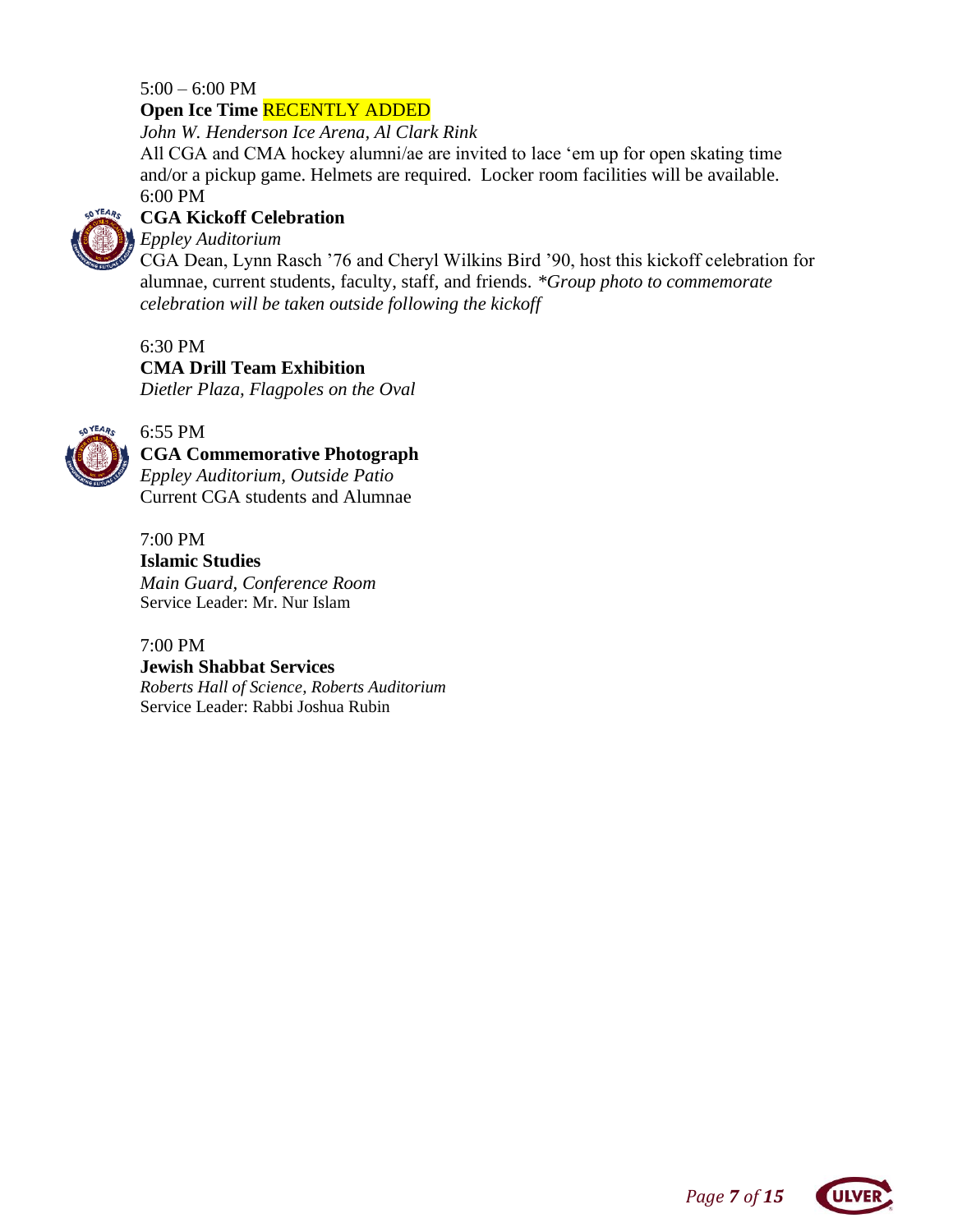# **Receptions and Dinners 7:00 – 9:30 PM**

*Attire for Friday evening: Dressy Casual*



**Dean's Reception and Dinner with the 2022 Graduate of the Year**  *Eppley Foyer and Outside Patio* CGA Dean, Lynn Rasch '76 and Cheryl Wilkins Bird '90, host this event designed for alumnae and guests not celebrating with the 2 and 7 classes this evening. *Attire: Dressy Casual*

**Classes of 1942, 1947 and 1952** *Hosted at Toots and Jim Henderson's 2250 E Shore Drive*

**Class of 1957** *Crisp Visual Arts Center*

**Class of 1962** *Legion Memorial Building*

**Class of 1967** *Tom Story's cottage 430 Vandalia Street*

**Golden Anniversary Class of 1972**  *Schrage Leadership Center*

**Class of 1977** *White DeVries Rowing Center*

**Classes of 1982 and 1987** *Main Celebration Tents, Naval Building Rain site – John W. Henderson - Multipurpose Building*

**Class of 1992** *Café Max 113 S. Main St.*

**Silver Anniversary Class of 1997**  *Brian* L. *Reichart* '68 *Shack*

**Class of 2002** *Academies Golf House*

**Class of 2007** *Lucrezia Trattoria 117 S. Main St.*

**Class of 2012** *The Lakehouse Grille 620 E. Lake Shore Dr.*

**Class of 2017** *Frida's Mexican Cuisine 18517 – IN Hwy 10*

# **SATURDAY, MAY 21**

 $7:30 - 9:00$  AM **Breakfast Available** Complimentary for Culver Legion members and their guests. *Lay Dining Center*

### 8:30 AM

**Reunion Weekend Wellness Run/Walk** NEW ADDITION *Start location: McMillen Athletic Center* Walkers encouraged and welcome. Hosted by Wellness Director, Dana Neer

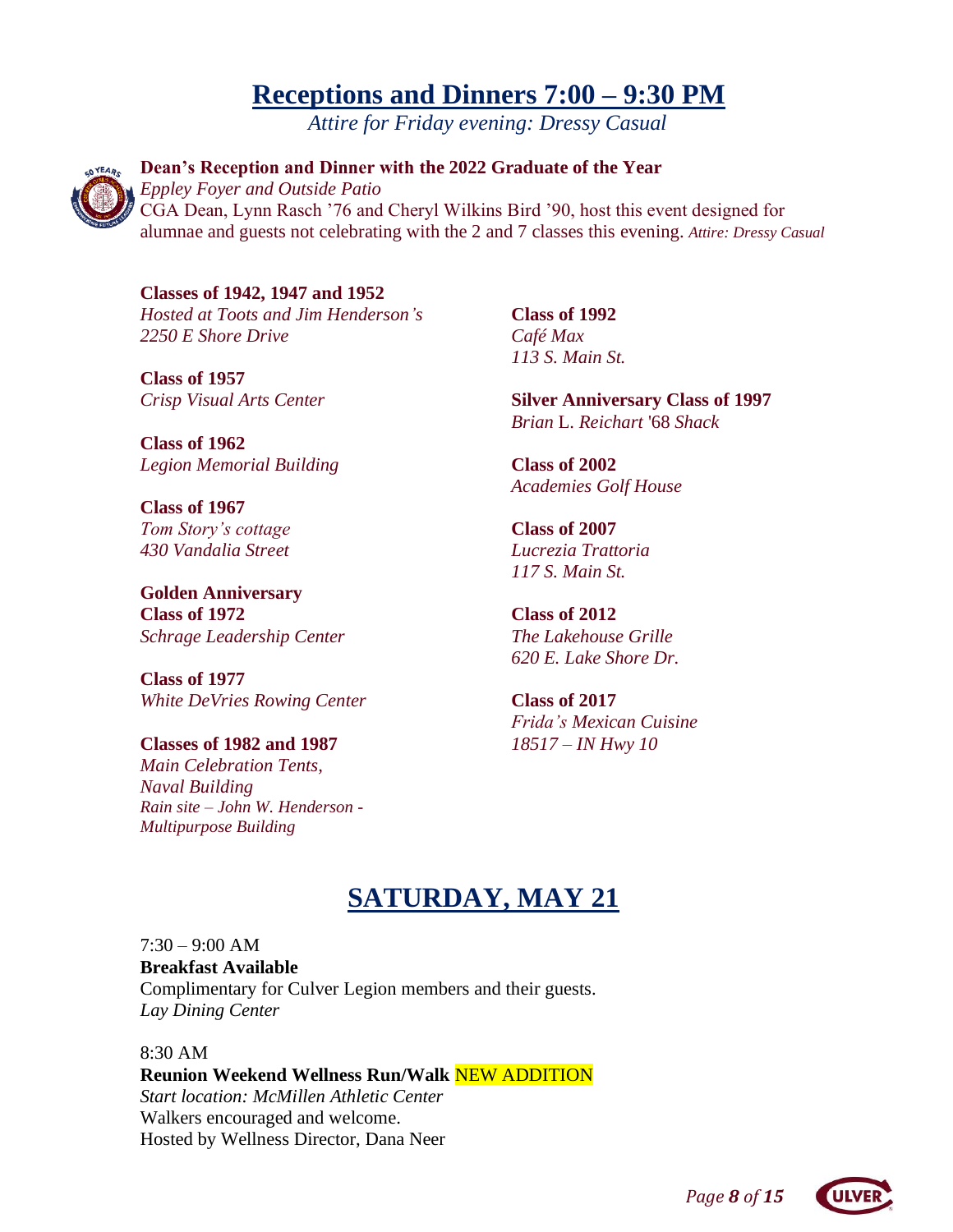### 8:30 – 10:00 AM **Trail Rides Offered**

*Meet in Vaughn Equestrian Center Lounge*

NOTE: This is for **experienced riders:** *former Troopers or Equestriennes.* Certain restrictions apply. Check with Horsemanship staff. Trail ride will include the Hippodrome, Woodcraft Council Fire, and the Bird Sanctuary. Helmets are provided and are required when mounted. Boots are preferred, or footwear with a heel, and are not supplied by the school. This is for your own safety and comfort. Please, no sandals, open toe shoes, or shorts.

9:00 AM

# **Friends of Bill W. Gathering**

*Great Hall Conference Room at Sally Port*

9:00 AM – 5:00 PM

**Registration of Alumni/ae**

*John W. Henderson Arena - Multipurpose Building*

Reunion packets, schedule changes, attendance updates, and all the information you need for the weekend is here. Ample parking available.

9:00 AM – 7:00 PM **Beason Hall Open for Visitors**

9:00 AM



# **Deans and Docents**

*Crisp Visual Arts, Rotunda*

A guided tour of the CGA 50th Alumnae Artist Exhibit with the artists, CGA former Deans and CGA student docents hosted by Dean Lynn Rasch '76 and Cheryl Wilkins Bird '90.



#### 9:30 – 10:30 AM **Presentation and book signing**

## **Culver Daughters: Celebrating 50 Years of Culver Girls Academy**

*Crisp Visual Arts Center, Toots Henderson Auditorium*

"Culver Daughters: A History of CGA and Woman at Culver." Culver Museum-Archives Manager Jeff Kenney will present a brief program in words, images, and video on the many contributions of women -- whether as students, faculty, or staff -- at Culver, with special focus on the genesis and remarkable growth and success of Culver Girls Academy since its 1971 founding as the Culver Academy for Girls. Following will be a panel discussion with authors **Ginny Bess Munroe '86**, **Joan Bess,** and **Anne Kelley '94, Assistant Dean of Girls.** The program will be immediately followed by a book signing event for the new book on the history of CGA, *Culver Daughters: Celebrating 50 Years of Culver Girls Academy*.



## 10:00 AM

**"Treasured Memories": Poetry and the Power of Remembering presented by Dr. Jacquie Erwin** *Huffington Library, The Forum Room, 2nd Floor*

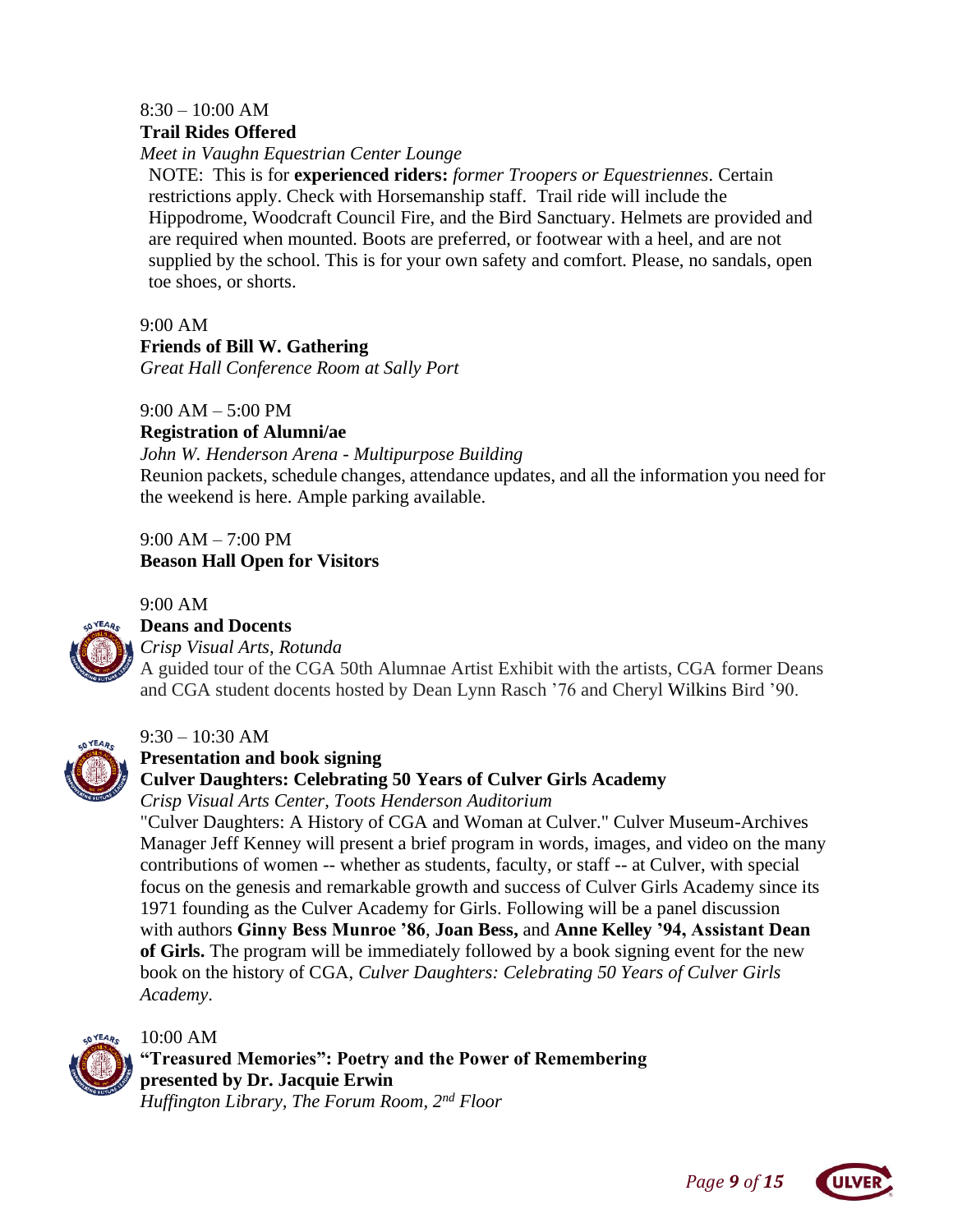# $10:00$  AM  $- 10:50$  AM **Leaders for the Citizenship of Tomorrow** RECENTLY ADDED

*Schrage Leadership Center, Bundy Auditorium* A conversation with Commandant of Cadets, COL Mike Squires, U.S. Army Ret., and cadet officers. All guests welcome.

### $10:00$  AM  $-$  4:00 PM

### **Balfour-Culver Rings**

*Multipurpose Building, Registration* 

A representative from Balfour will be available to take ring orders for Alumni or clean your Culver ring.



# 10:30 AM

### **Women in Education**

*Roberts Hall of Science, Roberts Auditorium UPDATED LOCATION*

Hosted by Dean Lynn Rasch with panel members CEF Trustee, Dr. Tiffany Kyser '99, and former CGA Dean of Girls, Trudy Hall.

### 10:45 AM

# **Open House for Alumni/ae of the Speech Team** RECENTLY ADDED

### *Humanities, Room A203*

Current Speech team leaders along with Head Coach, Mitch Barnes, longtime assistant coaches, Cory Barnes, Jacquie Erwin, Angie Strobel, and Brad Trevathan, as well as their fellow coaches Lou Canelli and Tiffany Bartholomew and invite you to join them for conversation and the chance to experience the performances of several state championshipwinning students.

11:00 AM **Class of 1957 Meeting** *Crisp Visual Arts Center, Toots Henderson Auditorium* 

### 11:00 AM **Class of 1977 Meeting** *Legion Memorial Building, Heritage Room*

## 11:00 AM – 1:00 PM

## **Book Signing for "Through The Rear View Mirror" by Joseph Horvath**

*Lay Student Center (ground floor of Lay Dining Hall)*

Retired Mentor Instructor and Batten Fellow, Joe Horvath, a member of the Academies History, Humanities and Foreign Language Departments from 1982-2016,

shares chronicles, from his thirty-four years teaching at Culver, while offering insights into his experiences both in and out of the classroom. As he details his encounters with students while guiding them through lessons, Horvath shines a light on how Culver educators coach their pupils to greatness and belief in their abilities through patience, time, and gentle encouragement. Throughout his book, Horvath reveals the challenges and poignant and humorous moments that teachers often face daily while contemplating those who most influenced him in his own journey.

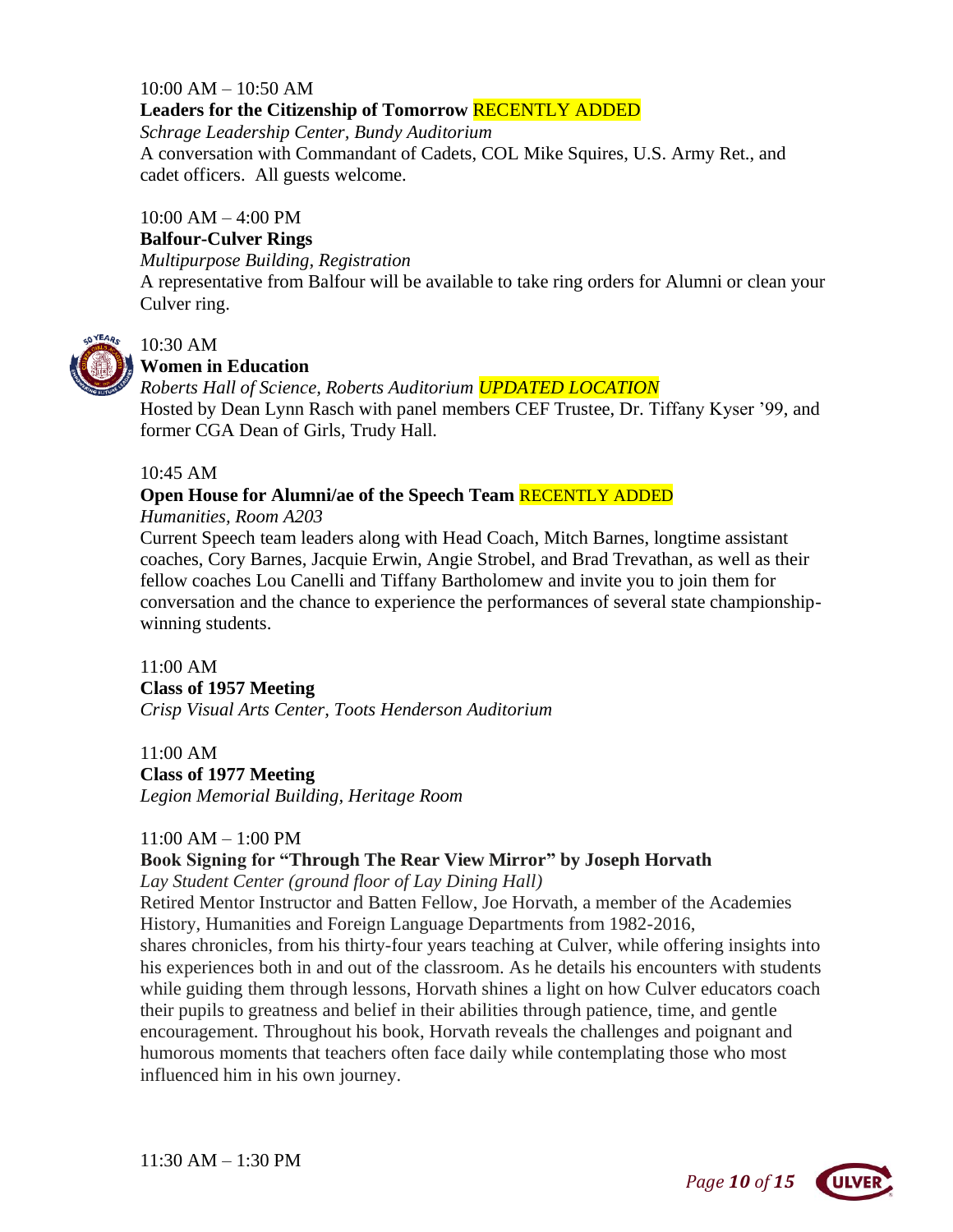### **Class Photographs for Old Guard Classes 1942-1967 and Classes 1977-1992 and 2002-2017**

*Memorial Chapel, front steps*

*\*rain site - Fleet Gymnasium*

NOTE: Each class photo will be taken in 5-to-10-minute increments. Please arrive early to organize your class.

# *Photo Schedule:*

| 11:30 - 1952   | 12:15 - 1957 | $12:50 - 2002$ |
|----------------|--------------|----------------|
| 11:45 - 1962   | 12:20 - 1982 | $1:00 - 2007$  |
| $12:00 - 1967$ | 12:30 - 1987 | $1:10 - 2012$  |
| $12:10 - 1977$ | 12:40 - 1992 | $1:20 - 2017$  |

## 11:30 AM – 1:30 PM

**Reunion 2022 All-Class and CGA 50th Luncheon by the Lake** *Main Celebration Tent, Naval Building \*This is a ticketed event* NOTICE TO OUR REUNION GUESTS

You are welcome to enjoy the All-Class Luncheon anytime during the scheduled lunch period; however, please be on time for your class photo. Attire: Casual



Noon  $-4:00$  PM **Crisp Visual Arts Center Open for Visitors** *Crisp Visual Arts Center*



# **Dancevision Reunion 2022 All-Class and CGA 50th Luncheon performance by the Lake**

Please join Dancevision in celebrating choreographic works from Dancevision alum, Dana Hill Crigler CGA '93, and Dancevision creator, Cathy Mitzell Duke '70. We are honored to share Dancevision through the years with all of you.

12:45 PM **Class of 1987 Meeting** *Legion Memorial Building, Alumni Lounge*

1:00 PM **Class of 1997 Meeting** *Schrage Leadership Center* **Class Photo – Immediately after class meeting**

1:15 PM **Class of 1962 Meeting** *Roberts Hall of Science, Roberts Auditorium*

Immediately after the class meeting, the class will move to Memorial Chapel to honor the memory of fallen classmates in a class-specific memorial service.



2:00 PM



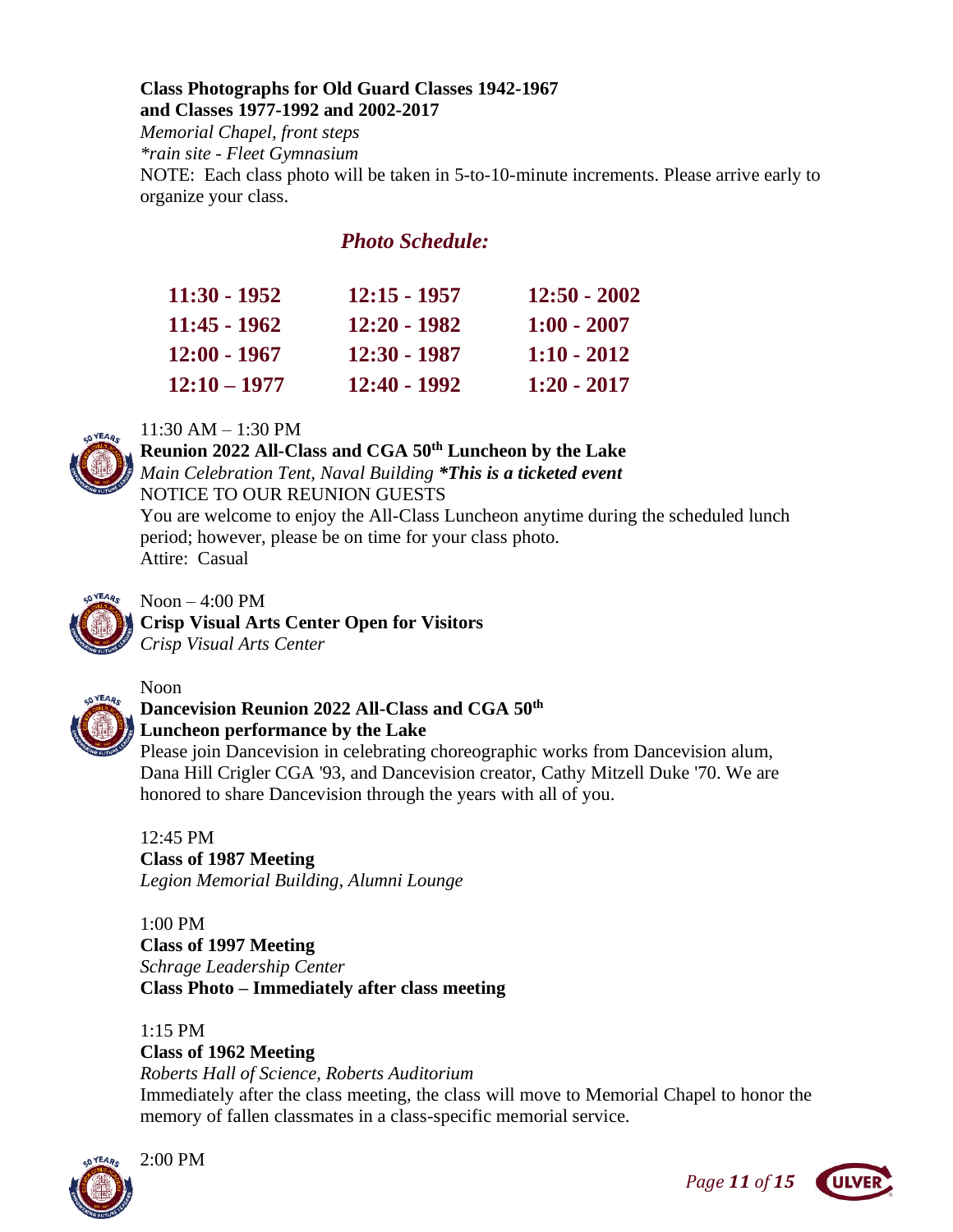### **Book Signing and Presentation: "Professionalizing Your Creative Asset"**

### *Huffington Library, 2nd Floor*

Join Laura Zachman Jamison '93, attorney, mother of four, and author of *All the Right Mistakes,* for a session outlining what she learned navigating the world of publishing as a first time author. Laura will share wisdom gained through experience that is applicable for anyone interested in leveraging a creative asset in a field outside of their area of expertise. Attendees will receive a complimentary copy of Laura's book, *All the Right Mistakes*.

### 2:00-2:45 PM

## **CMA Lacrosse Open House** RECENTLY ADDED

*McMillen Center, East Entrance*

Join Head Coach, Jon Birsner, his coaching staff, and current players for this informal meet and greet and a firsthand look at the new **Parchman Family Lacrosse Locker Room** facility.

### 2:30 PM

## **Alumni/ae Soccer Game** UPDATED LOCATION

*Varsity Soccer Field east of the baseball diamond*

All former CGA and CMA soccer players are welcome to join current CGA seniors and CMA first classmen for this annual event that honors the late CMA Head Coach, Jim Brugh, who served the Academies from 1972-2014.

### 3:00 PM

### **Campus Tour - Hosted by members of the Student Ambassador Organization**  *Sally Port, Admissions entry area*

Join student ambassador organization members for this interesting tour, "A Day in the Life." What's changed and what's the same? Participants should be prepared for walking.

### 3:30 PM

### **Culver Black Alumni and Black Student Union Gathering**

*Legion Memorial Building, Alumni Lounge*

4:45 PM **All Class Memorial Service**  *Memorial Chapel*

5:30 PM **\*\*\****Alumni Parade Forms*



#### 5:45 PM **Alumni Parade**

*James A. Henderson Parade Field* \*\*\* Pass in Review by the Classes of 1977-1992 and the Classes of 2002-2017

NOTE: All returning alumnae are invited to join the CGA unit, which will lead off the Garrison Parade portion of tonight's celebration. The parade is designed and timed such that alumnae may participate both with their respective classes, as well as the all-alumnae unit.



*Page 12 of 15*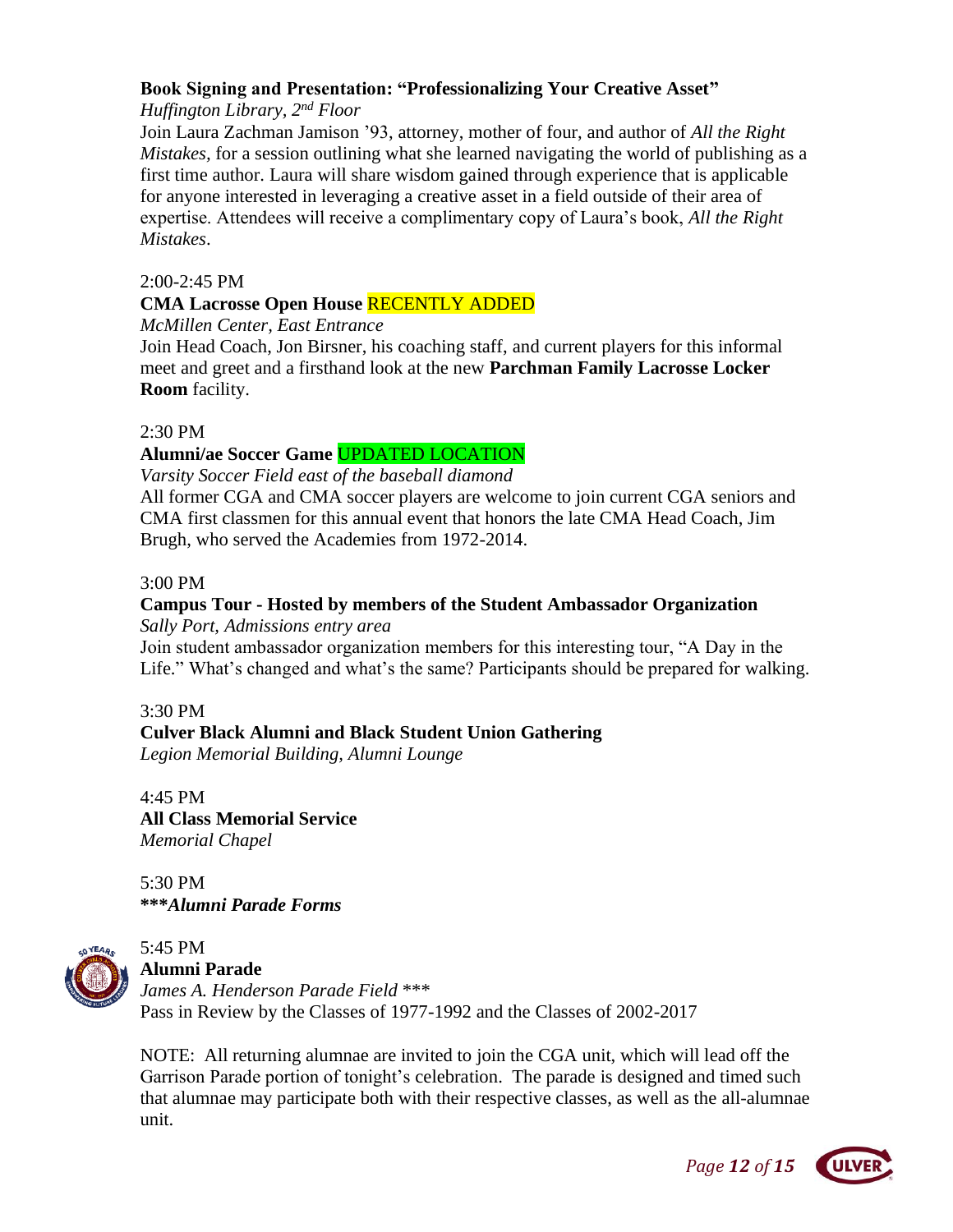\*\*\*In case of wet parade ground or inclement weather, alternate site for the parade will be Oliver Field. There will be no indoor site. Alumni are invited to pass in review regardless of the venue. Remember to bring your umbrella.

### 5:45 PM

### **Garrison Parade Forms**

Classes of 1942-1967, the Silver Anniversary Class of 1997, the Golden Anniversary Class of 1972, and CGA Alumnae Unit form on the east end of the Henderson Parade Field.

### 6:00 PM

### **Garrison Parade**

Pass in Review Order of March for Alumni Units: the CGA Alumni Unit, the Old Guard Classes, the Silver Anniversary Class of 1997, and the Golden Anniversary Class of 1972.

# 7:00 PM

### **CGA 50th and All Class Community Celebration**

Classmates, friends, faculty, staff, and Academies community members come together for an evening of good food, music, and dancing in this capstone event marking the  $50<sup>th</sup>$ Anniversary for Culver Girls Academy

*Dinner located East side of Naval Building* **\*this is a ticketed event** Attire: Dressy Casual **8:00 PM** – [Music and entertainment by Alter Ego](https://youtu.be/dhqpiw60TKM)

**10:00 PM** - **Fireworks Celebrating CGA 50th and Reunion 2022 Classes**

# **SUNDAY, MAY 22**

8:00 AM – 1:00 PM **Farewell Brunch for all Reunion Classes** *Lay Dining Center* A farewell with brunch fare sure to satisfy every palate.

8:30 AM

# **CGA Golf Scramble**

*R. Stuart Dickson '47 - Academies Golf Course* Open to All – individuals and teams are welcome to join [Register for Golf on the Reunion 2022 Main Page](https://forms.office.com/Pages/ResponsePage.aspx?id=W5ccw4fWNkGwPiRiv63hr0FXTL9nrHVOg6fbxbWI4UdUN1ZRSTA4NkVVUEc5NFBJTTdWMFI1VTQ4My4u)

9:00 AM **Roman Catholic Mass** *Memorial Chapel* Service Leaders: Fr. Bill Meininger and Deacon Mike Madison A '75

9:00 AM **Sacred Flow Yoga** *Fleet Gym* Service Leader: Dr. Raegan Russell

*Page 13 of 15*

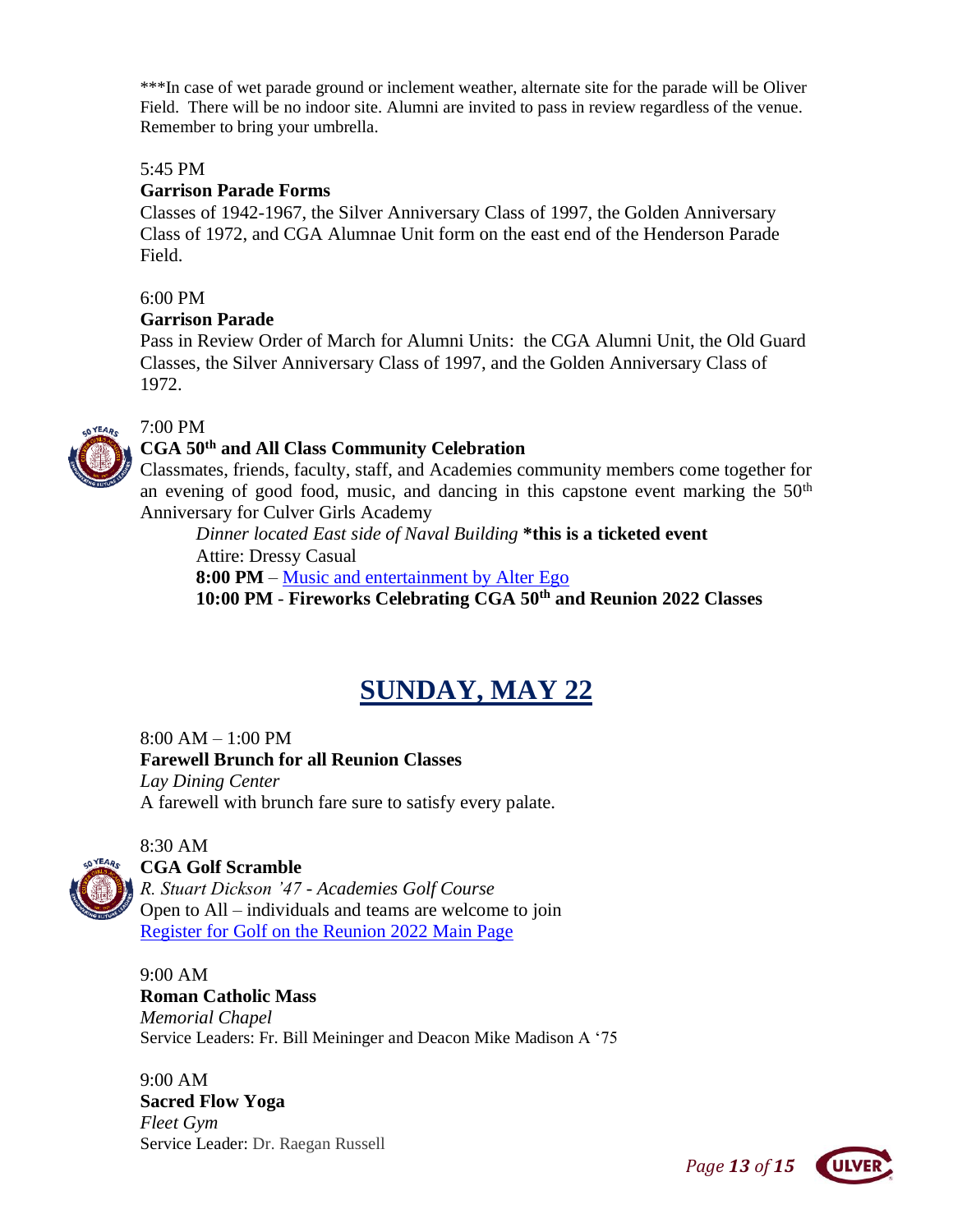#### 9:00 AM **Science and Spirit**

*Crisp Visual Arts Center, Toots Henderson Auditorium*  Service Leader: Ms. Jen Cerny

9:30 AM

## **Choir Practice for Church Service Rehearsal of Culver Daughters and Ye Men**

*Music and Arts Building, Room 109*

This is for alumni/ae who wish to sing with the choir at the 10:30 AM Interdenominational Christian Service.

# 10:30 AM

## **Interdenominational Christian Service**

*Memorial Chapel*

The Reverend Brenda Hafer, Youth Minister, and Reverend Dr. Sam Boys, Director of Spiritual Life, lead the weekly service. The Concert Band and Choir will perform the CGA Baccalaureate Hymn "Culver Daughters Sing Thy Praise," and the CMA

Baccalaureate Hymn "Ye Men of Culver."

*Alumni/ae who sang in the choir are invited to join the student choir at the 10:30 AM Interdenominational Christian Service.*

10:30 AM

# **Buddhist Services**

*Crisp Visual Arts Center, Toots Henderson Auditorium* Service Leader: Dr. Raegan Russell

10:30 AM

## **Guided Meditation**

*Eppley Auditorium* Service Leader: Ms. Kristen Counts

## 10:30 AM

**Meditative Freewriting**

*Admissions Lounge* Service Leader: Mr. Dan Rubado

# 10:30 AM

**Nature Spirituality**

*Meet Lakeside at Legion Memorial Building, in inclement weather, meet in Eppley Auditorium, Elleen Dicke Theater* Service Leaders: Ms. Jill Behling and Ms. Shalena Eaton

10:30 AM **Philosophers' Cafe** *Huffington Library*

Service Leaders: Ms. Jen Cerny and Ms. Grace McKay



# 11:30 AM – 12:30 PM

**CGA Dorms Open Visit**

CGA students will welcome alumni and guests to visit the dorms and see their old rooms and living spaces.